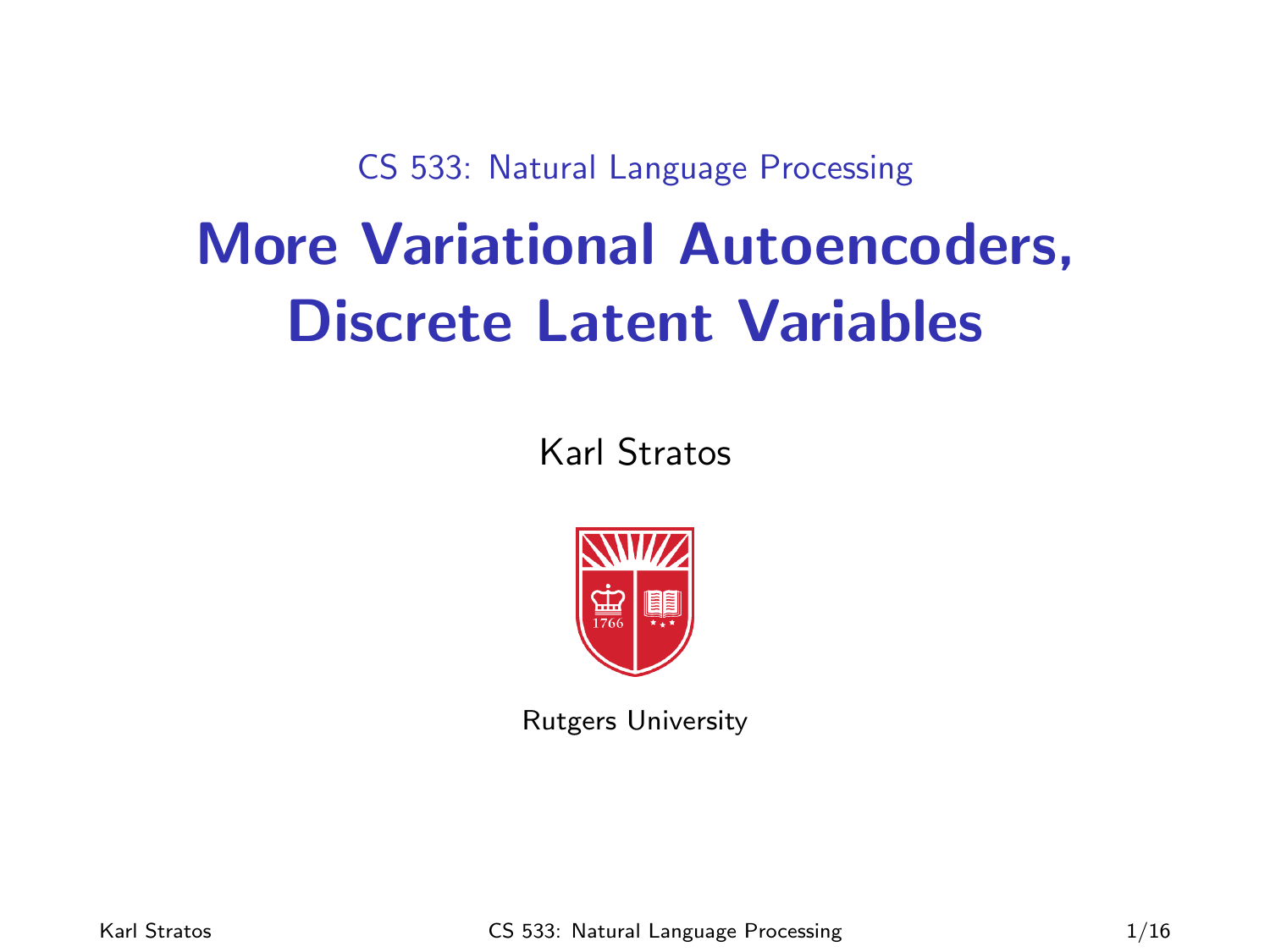# Review: Variational Autoencoders (VAEs)

#### $\triangleright$  VAE. Maximizing ELBO written as an autoencoding objective

ELBO(θ, φ) = 
$$
\underbrace{\mathbf{E}}_{x \sim \mathbf{pop}, z \sim q_{\phi}(\cdot | x)} [\log \kappa_{\theta}(x | z)] - \underbrace{\mathbf{E}}_{x \sim \mathbf{pop}} [D_{\text{KL}}(q_{\phi}(\cdot | x) || \pi_{\theta})]
$$
  
reconstruction  
regularization  
Medeling

<sup>I</sup> Example: Gaussian VAE for Language Modeling



- $\blacktriangleright$  Population distribution pop over sentences  $x$
- $\blacktriangleright \ \ q_\phi(z|x) = \mathcal{N}(\mu_\phi(x), \text{diag}(\sigma^2_\phi(x)))$  conditional density over  $\mathbb{R}^d$  given  $x$
- $\triangleright$   $\kappa_{\theta}(x|z)$  any language model conditioning on z

 $\blacktriangleright \pi_{\theta}(z) = \mathcal{N}(0_d, I_{d \times d})$  standard Gaussian prior

 $\triangleright$  Many tricks possible with Gaussian parameterization: (1) KL computed exactly, (2) reconstruction term estimated by differentiable sampling ("reparameterization trick")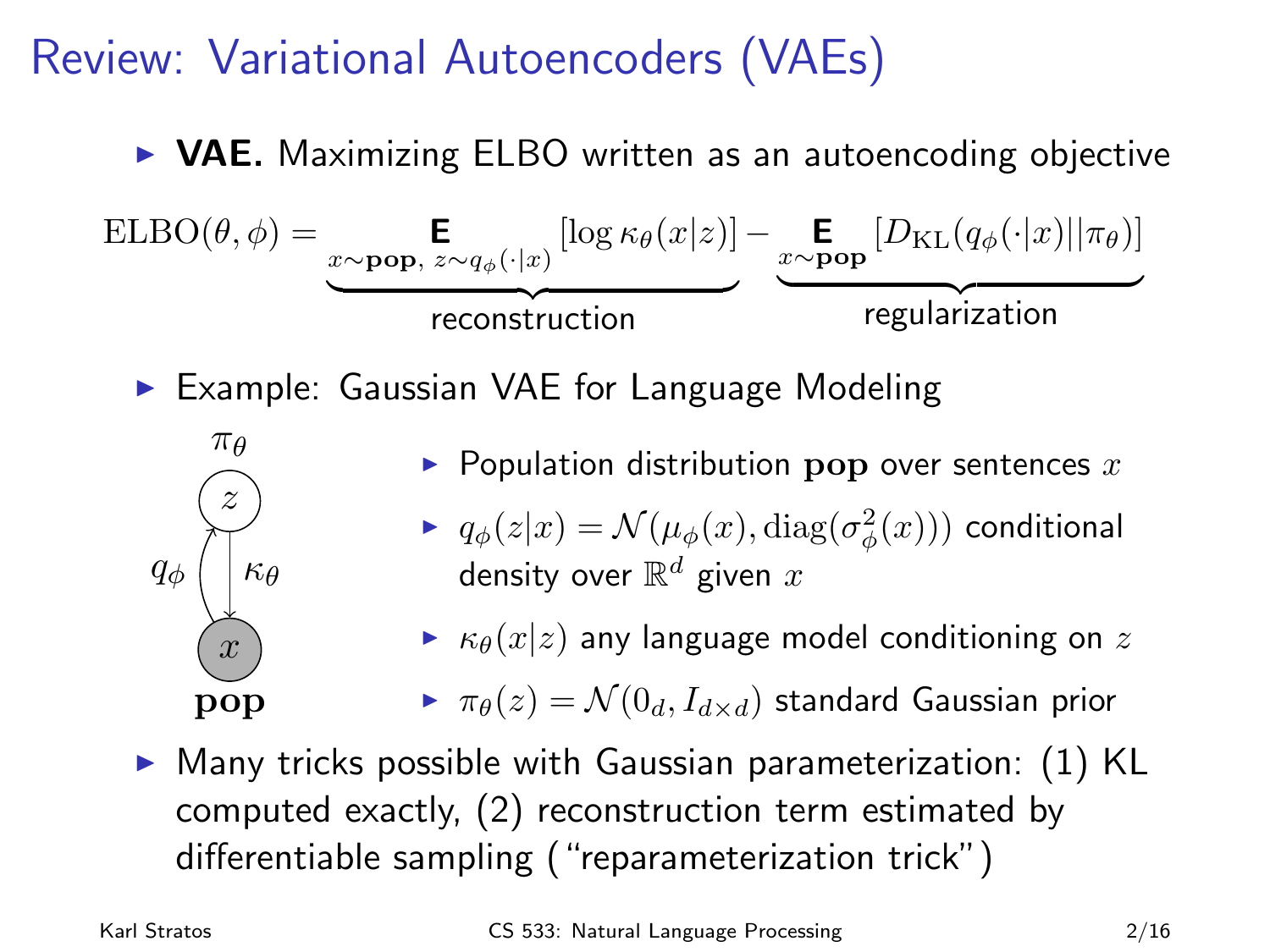# Usage of Gaussian VAE

- ▶ Once Gaussian VAE is "well trained" (more later), we can generate sentences meaningfully from  $\mathbb{R}^d$
- $\triangleright$  "Interpolation": Sample  $z, z' \sim \mathcal{N}(0_d, I_{d\times d})$ , greedy decoding from  $\kappa_{\theta}(x|\alpha z+(1-\alpha)z')$  (examples from Li et al. (2019))

 $z \Rightarrow$  a man with a cane is walking down the street.  $0.8z + 0.2z'$   $\Rightarrow$  a man with a cane is walking down the street .  $0.6z + 0.4z' \Rightarrow$ a man in a blue shirt is eating food.  $0.4z + 0.6z' \Rightarrow$ people are eating food.

 $0.2z + 0.8z' \Rightarrow$ people walk in a city.  $z' \Rightarrow$ 

people are outside in a city

- ► Semi-supervised learning: Can use  $\mu_{\phi}(x) \in \mathbb{R}^d$  as a pretrained embedding of  $x$  and train a downstream classifier
- $\triangleright$  Also a better language model: Perplexity slightly lower compared to vanilla LM (100 vs 96 on PTB). But how do we measure perplexity with this model?  $CS$  533: Natural Language Processing  $3/16$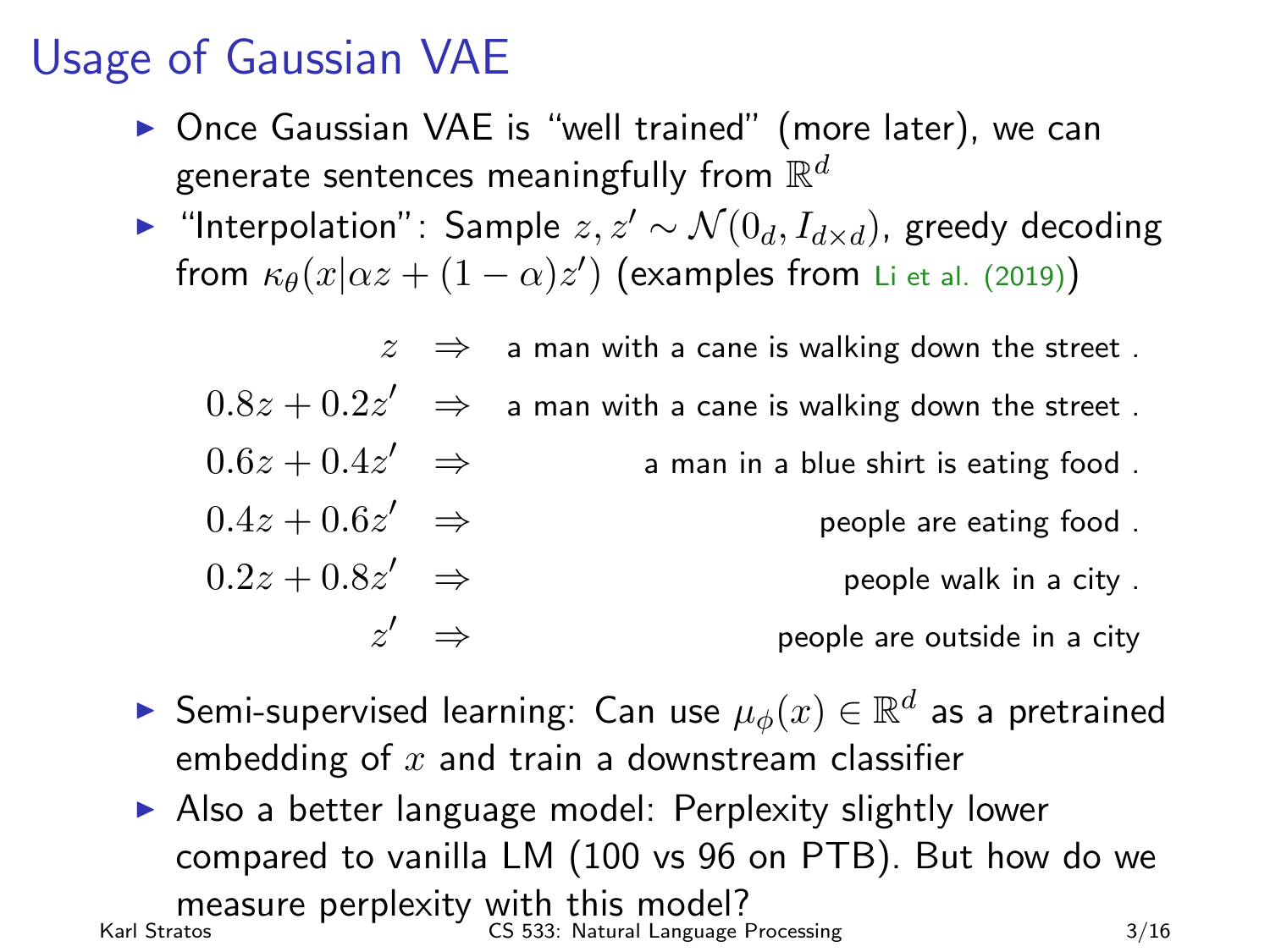# ELBO vs MLI

 $\triangleright$  Recall: ELBO is a (possibly loose) lower bound on MLL (marginal log likelihood)

$$
L(\theta) - ELBO(\theta, \phi) = D_{\text{KL}}(q_{\phi} || \omega_{\theta}) \ge 0
$$

- $\triangleright$  Need an unbiased estimator of  $L(\theta)$  to estimate it directly (e.g., for perplexity which is  $\exp(-L(\theta)/N_{\text{tokens}})$ )
- $\triangleright$  Solution: *Multi-sample* importance sampling

$$
L_x(\theta) = \log \mathbf{E}_{z_1...z_K \sim q_{\phi}(\cdot|x)} \left[ \frac{1}{K} \sum_{k=1}^K \frac{p_{\theta}(x, z_k)}{q_{\phi}(z_k|x)} \right]
$$
  

$$
\geq \mathbf{E}_{z_1...z_K \sim q_{\phi}(\cdot|x)} \left[ \log \left( \frac{1}{K} \sum_{k=1}^K \frac{p_{\theta}(x, z_k)}{q_{\phi}(z_k|x)} \right) \right] = \text{ELBO}_x^K(\theta, \phi)
$$

ELBO special case with  $K = 1$ , but  $ELBO_x^K(\theta, \phi) \to L_x(\theta)$ as  $K \to \infty$ . Can also be directly optimized: "importance Weighted autoencoder" (Burda et al., 2016)<br>Karl Stratos CS 533: Natural Language Proces CS 533: Natural Language Processing 4/16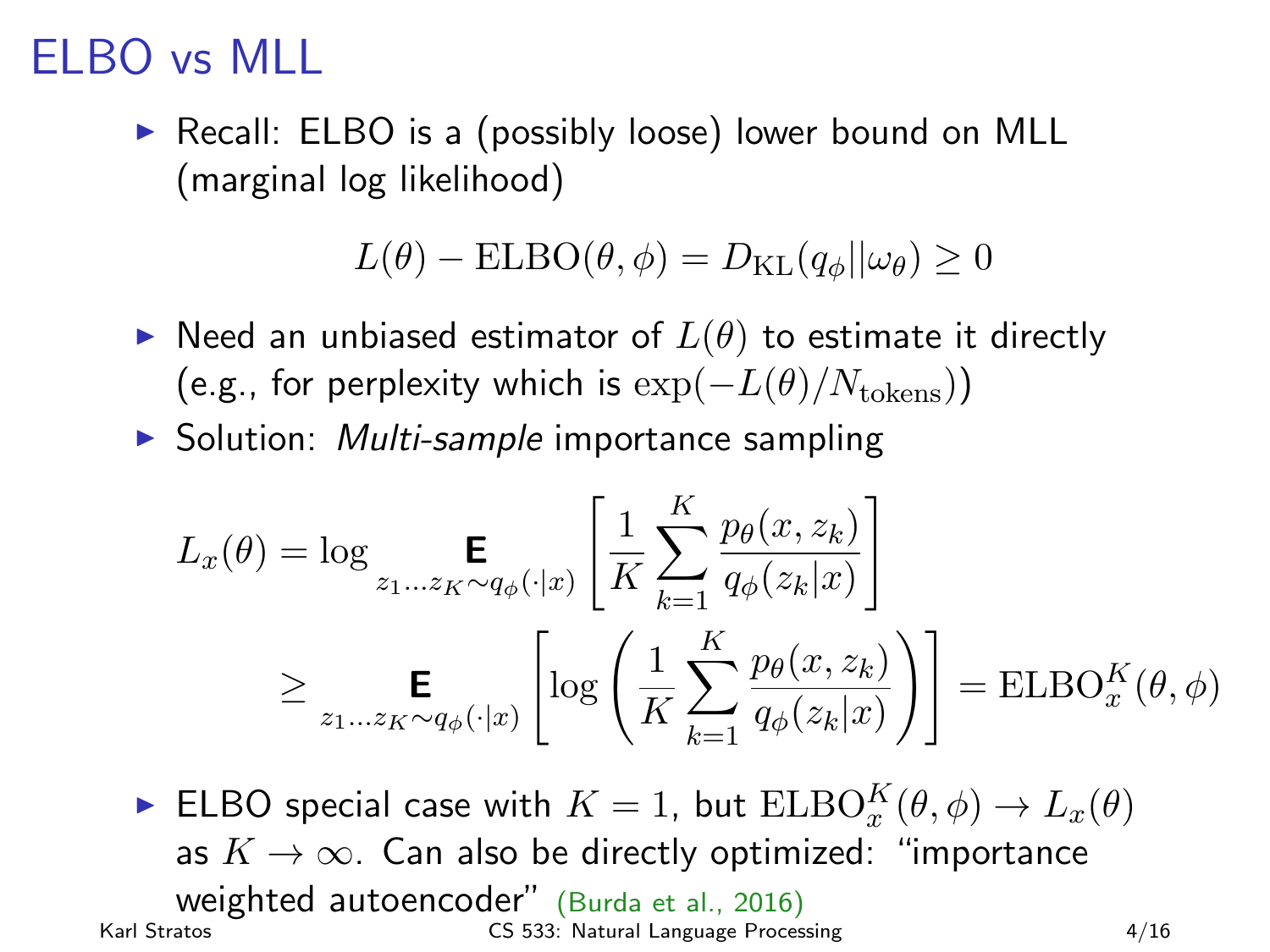#### Discrete Latent Variables

 $\triangleright$  Gaussian reparameterization trick allows us to "backpropagate through sampling" for continuous  $z \in \mathbb{R}^d$ 

$$
\frac{\partial}{\partial \phi} \left( \underset{z \sim q_{\phi}(\cdot | x)}{\mathbf{E}} \left[ \log \kappa_{\theta}(x | z) \right] \right) = \underset{\epsilon \sim \mathcal{N}(0_{d}, I_{d \times d})}{\mathbf{E}} \left[ \frac{\partial}{\partial \phi} \left( \log \kappa_{\theta}(x | \mu_{\phi}(x) + \sigma_{\phi}(x) \odot \epsilon) \right) \right]
$$

- ► What if  $z \in \{0,1\}^d$ ? Why do we care about discrete? Some reasons
	- $\triangleright$  (Possibly) Interpretable: 1st dim corresponding to sentiment, 2nd dim gender, etc.
	- $\triangleright$  Compression: Cheaper to store ints than floats.
- $\blacktriangleright$  Typical inference network: "mean-field approximation"

$$
q_{\phi}(z|x) = \prod_{i=1}^d q_{\phi}(z_i|x, i)
$$

Easy to parametrize:  $q_{\phi}(1|x,i) = \sigma(w_i \cdot \mathbf{enc}_{\phi}(x))$ 

Karl Stratos **CS 533: Natural Language Processing** 5/16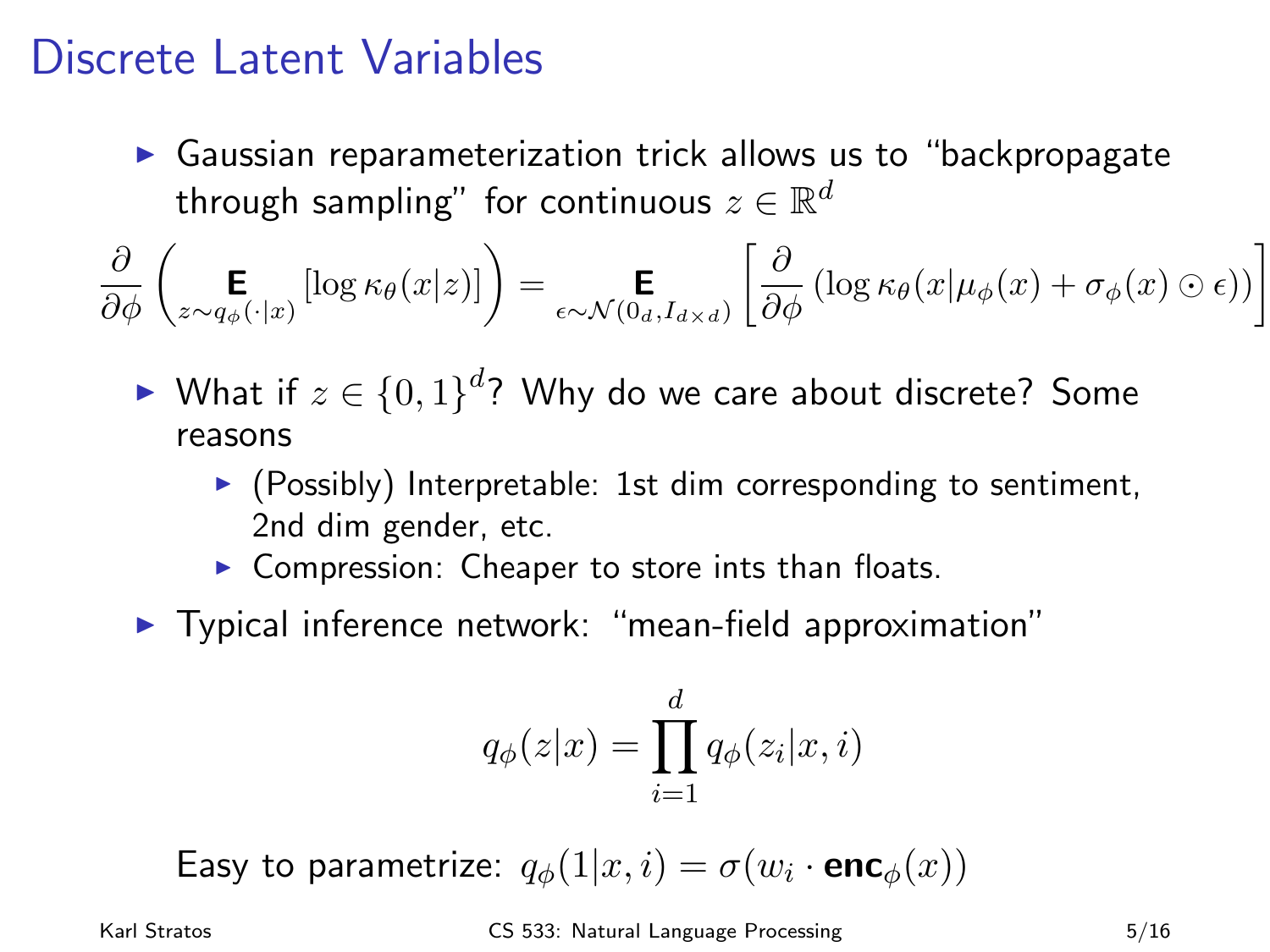### Backpropation Through Discrete Sampling

 $\blacktriangleright$  Marginalization intractable  $(2^d$  possible values of  $z)$ . This is despite mean-field approx

$$
\mathop{\mathbf{E}}_{z \sim q_{\phi}(\cdot | x)} [\log \kappa_{\theta}(x | z)] = \sum_{z_1 \in \{0, 1\}} q_{\phi}(z_1 | x, 1) \cdots \sum_{z_d \in \{0, 1\}} q_{\phi}(z_d | x, d) \log \kappa_{\theta}(x | z)
$$

- So we'd like to approximate by sampling z. Here it's fine to sample  $z_i \sim q_\phi(\cdot|x, i)$  independently and use  $z = (z_1 \dots z_d)$  to estimate  $\log \kappa_{\theta}(x|z)$
- $\blacktriangleright$  Exercise: Verify the reparameterization trick

$$
z_i \sim q_\phi(\cdot | x, i)
$$
  $\Leftrightarrow$   $z_i = \text{step}(q_\phi(1 | x, i) - \epsilon)$ 

where  $\epsilon \sim \text{Unif}(0, 1)$  and  $\text{step}(y) = 1$  if  $y > 0$  and 0 otherwise

Infortunately  $z_i$  still non-differentiable because of step

Karl Stratos CS 533: Natural Language Processing 6/16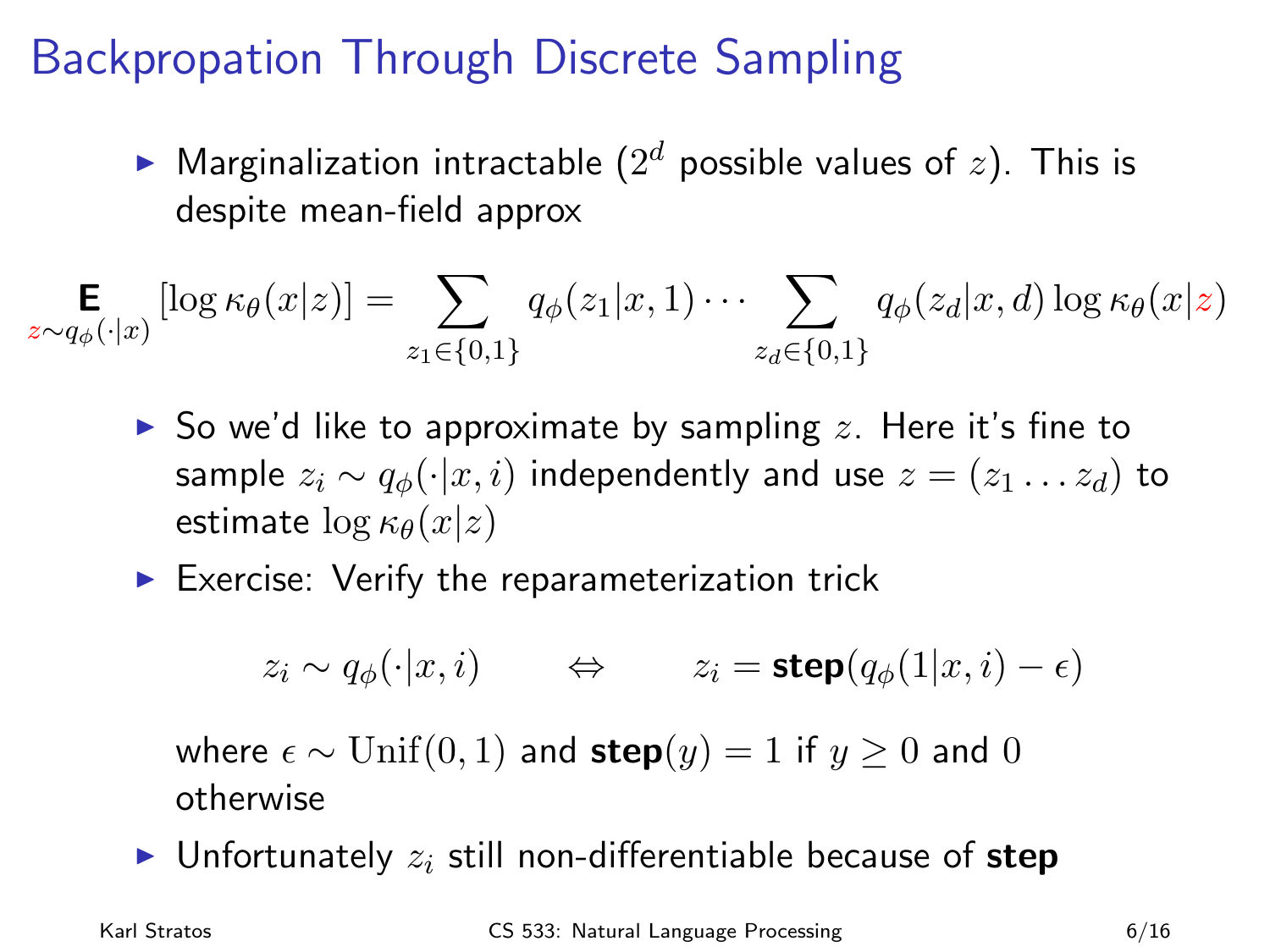# Straight-Through Gradient Estimator (Hinton, 2012)

- ► Idea: Approximate  $\frac{\partial}{\partial y}$ step $(y) \approx \frac{\partial}{\partial y} y = 1$ 
	- $\blacktriangleright$   $f(y) = y$  linearization of step $(y)$  preserving the sign



 $\triangleright$  "Straight-through" gradient estimation of the step function

$$
\frac{\partial \text{step}(f(\phi))}{\partial \phi} = \frac{\partial \text{step}(f(\phi))}{\partial f(\phi)} \times \frac{\partial f(\phi)}{\partial \phi} \approx \frac{\partial f(\phi)}{\partial \phi}
$$

► With this approximation, we can sample  $z_i \sim q_\phi(\cdot|x, i)$  in the forward pass and backpropage directly to  $q_{\phi}(1|x, i)$  in the backward pass!

Karl Stratos CS 533: Natural Language Processing 7/16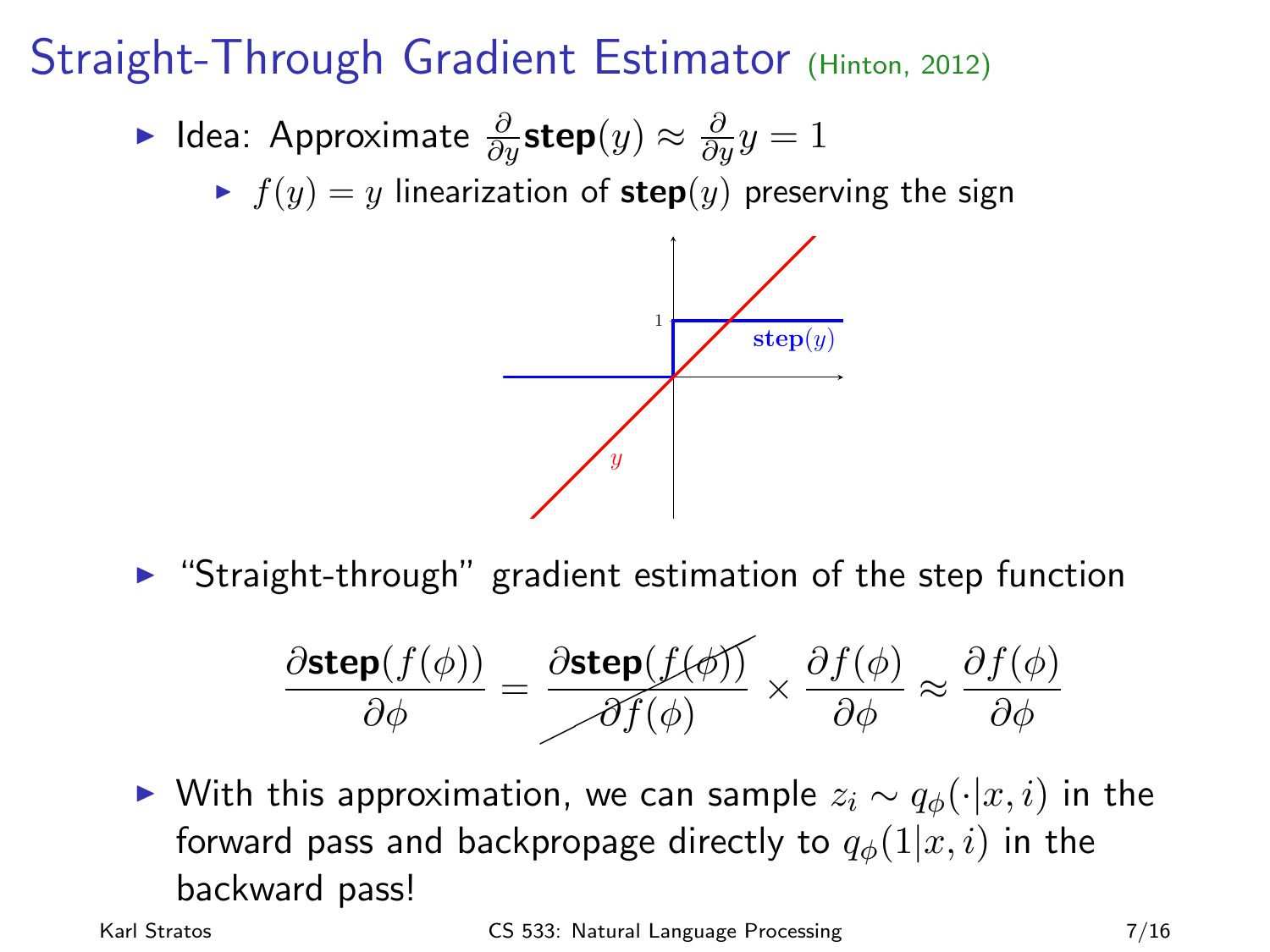### Implemention Trick for Straight-Through

 $\blacktriangleright$  PyTorch style code

 $z = \text{bernoulli}(q_{\phi})$  # Not differentiable

 $\tilde{z}_\phi = q_\phi + (z - q_\phi)$ .detach $()$  # Differentiable  $(\tilde{z}_\phi \cdot \text{val} = z \cdot \text{val})$ 

 $\triangleright$  Corresponding computation graph



 $\triangleright$  Generally useful trick. Another example: gradient reversal layer (Ganin and Lempitsky, 2014)

$$
\tilde{x} = -x + (x + x). \mathtt{detach}()
$$

Karl Stratos **CS 533: Natural Language Processing** 8/16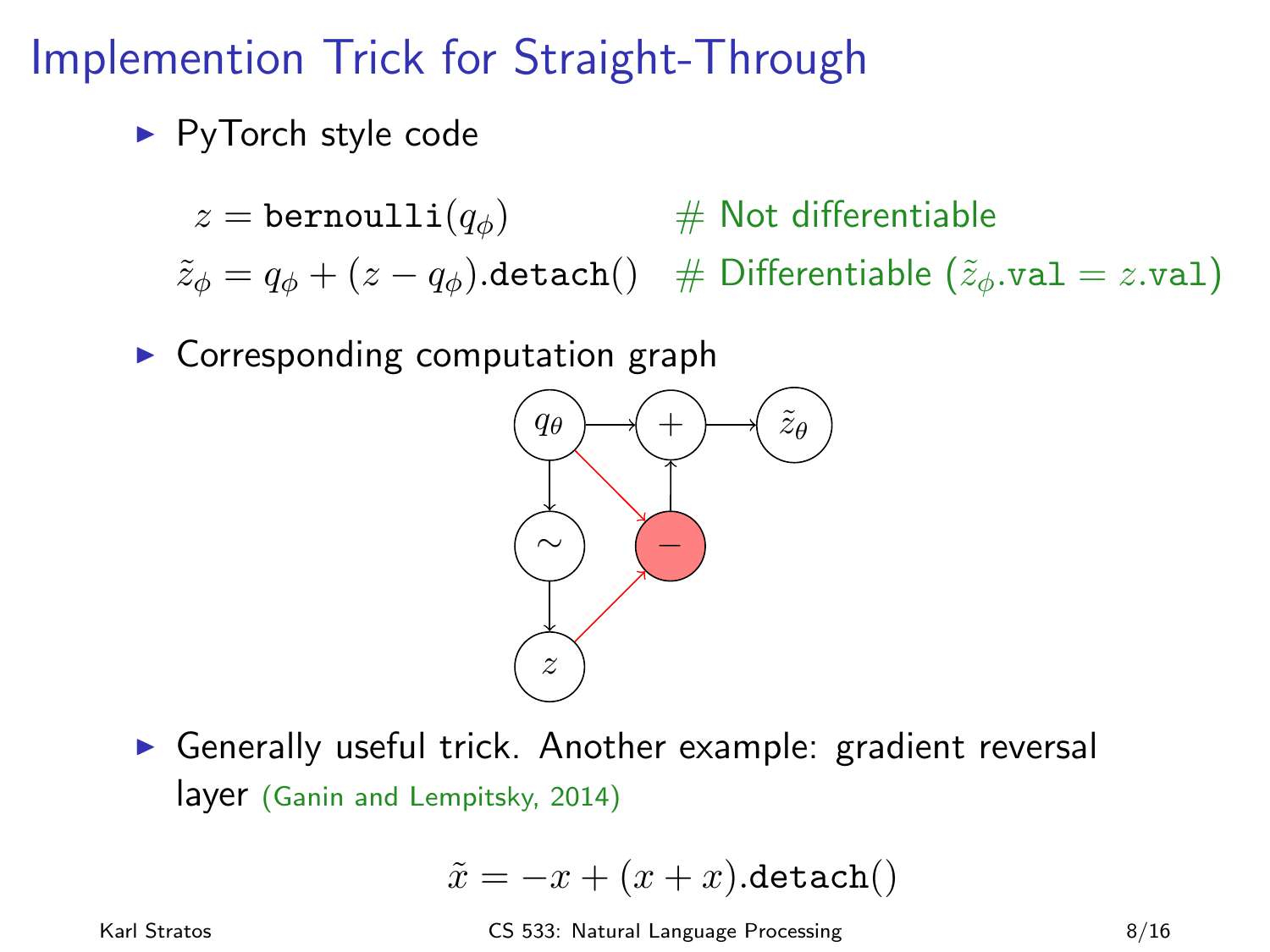### Categorical VAE

- ► What if  $z \in \{1...K\}^d$ ?
	- Again mean-field approx  $q_{\phi}(z|x) = \prod_{i=1}^{d} q_{\phi}(z_i|x, i)$
	- ► Easy to parameterize:  $q_{\phi}(\cdot|x,i) = \text{softmax}(\mathbf{enc}_{\phi}^{(i)})$  $\binom{v}{\phi}(x)$
- $\blacktriangleright$  Gumbel-max trick

$$
z_i \sim q_{\phi}(\cdot|x, i) \quad \Leftrightarrow \quad z_i = \underset{k=1}{\arg\max} \ [\textbf{enc}^{(i)}_{\phi}(x)]_k + \epsilon_k
$$

where  $\epsilon_1 \dots \epsilon_K \stackrel{iid}{\sim} \text{Gumbel}(0,1)$ . Unfortunately  $z_i$  still non-differentiable because of arg max

 $\triangleright$  Differentiable relaxation. WLOG assume one-hot representation:  $z_i = e_k \in \{0,1\}^K$  means  $z_i = k$ . Then

$$
z_i \sim q_\phi(\cdot|x, i)
$$
  $\stackrel{\tau \to 0^+}{\Leftrightarrow} \quad z_i = \text{softmax}\left(\frac{\text{enc}^{(i)}_\phi(x) + \epsilon}{\tau}\right)$ 

where  $\epsilon_1 \dots \epsilon_K \stackrel{iid}{\sim} \text{Gumbel}(0, 1)$ . Now  $z_i$  differentiable Karl Stratos CS 533: Natural Language Processing 9/16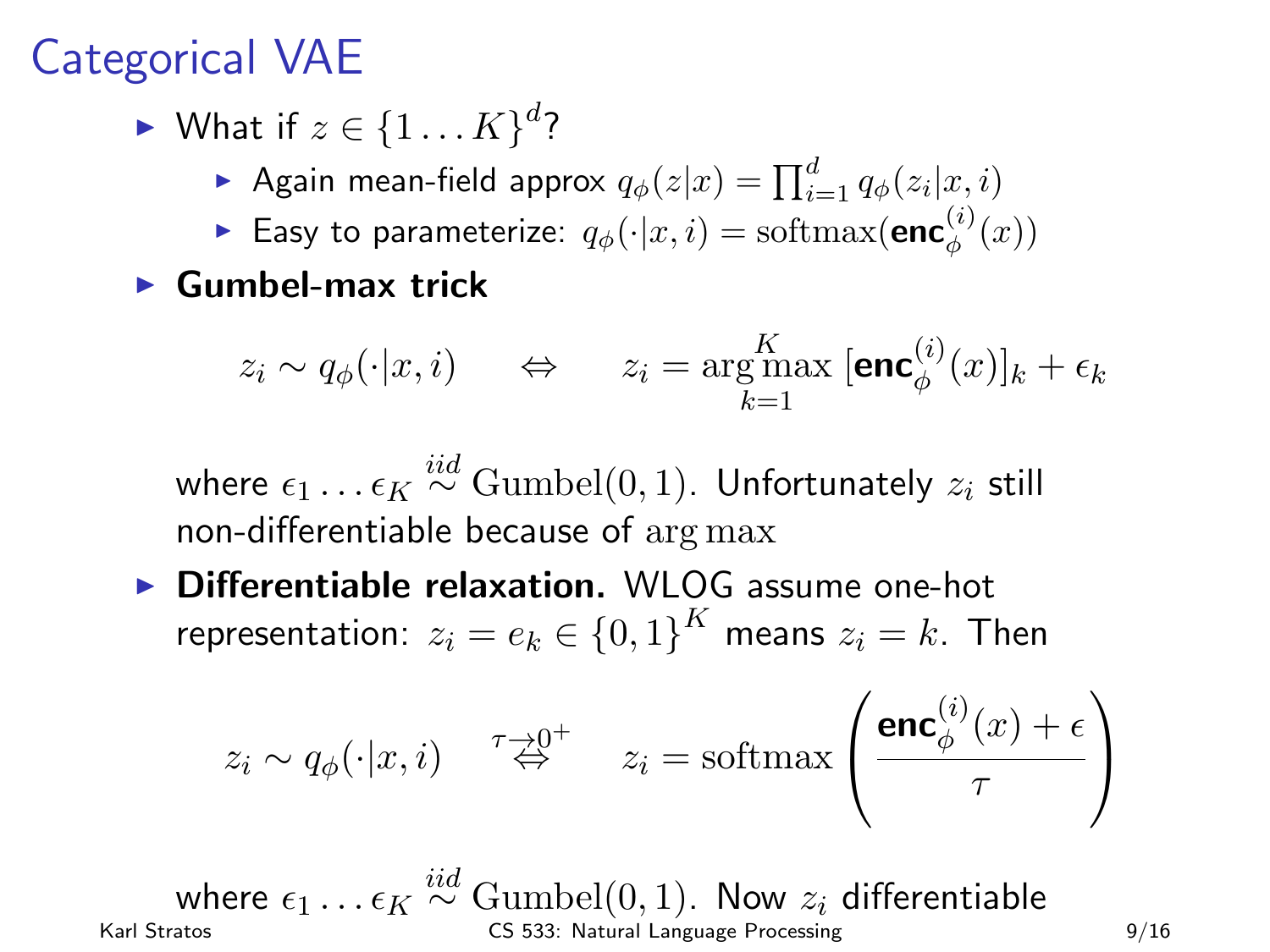#### Gumbel-Softmax (Jang et al., 2016)

$$
\blacktriangleright \text{ Let } d = 1 \text{ for simplicity, } q_{\phi}(\cdot | x) = \text{softmax}(\mathbf{enc}_{\phi}(x))
$$
\n
$$
\frac{\partial}{\partial \phi} \left( \underset{z \sim q_{\phi}(\cdot | x)}{\mathbf{E}} \left[ \log \kappa_{\theta}(x | z) \right] \right) \approx \underset{\epsilon \sim \text{Gumbel}^{K}(0, 1)}{\mathbf{E}} \left( \frac{\partial}{\partial \phi} \left( \log \kappa_{\theta} \left( x \middle| \frac{\text{softmax}\left(\frac{\text{enc}_{\phi}(x) + \epsilon}{\tau}\right)}{\sum_{[0, 1]^{K}} p_{\phi}(x | z)} \right) \right) \right)
$$

Note  $\kappa_{\theta}$  must handle vector representation of z

▶ In practice use fixed 
$$
\tau
$$
 (e.g., 0.9)

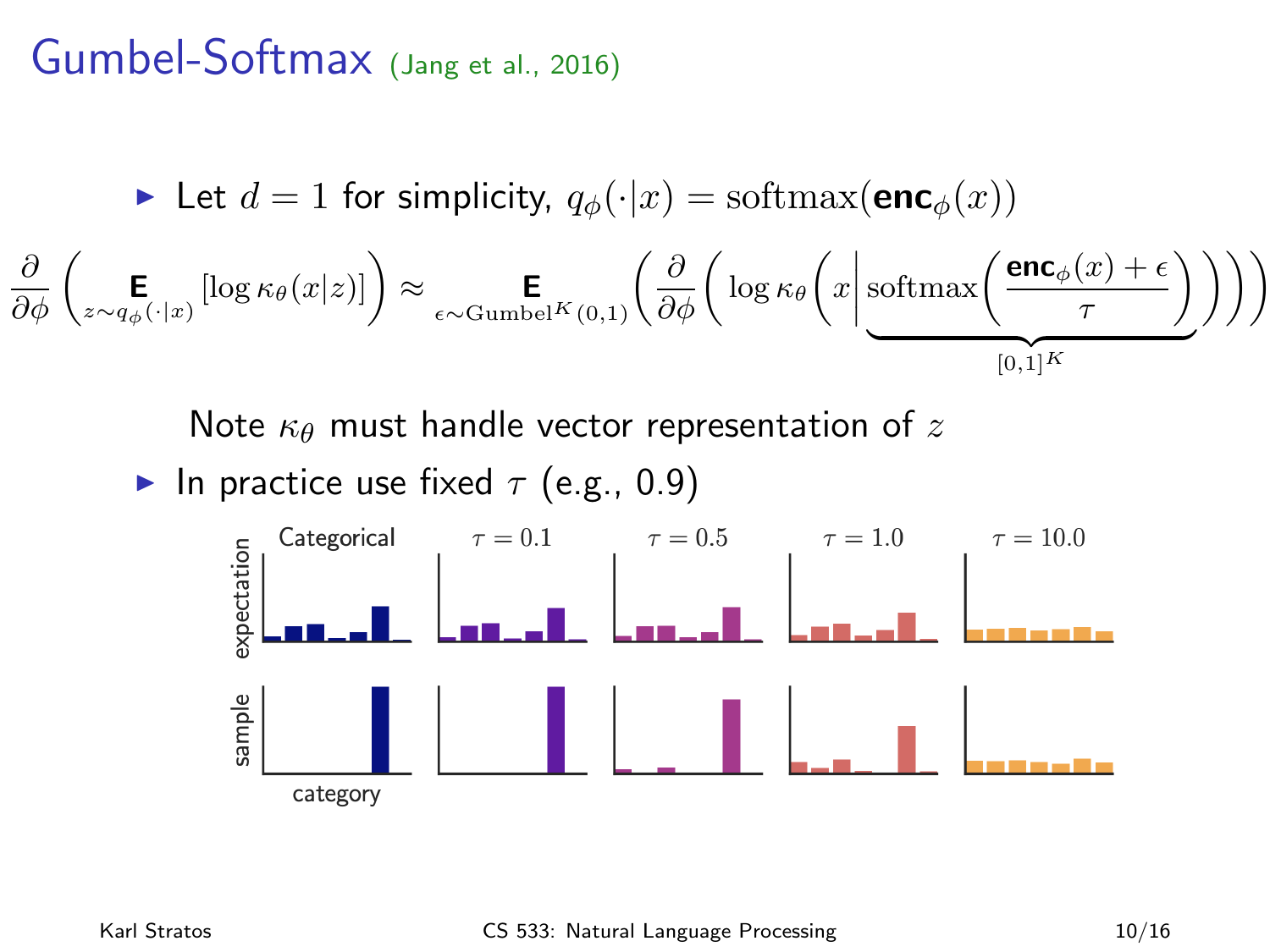### Striaght-Through Gumbel-Softmax

- For a fixed temperature the actual input to  $\kappa_{\theta}$  is never sparse
- $\blacktriangleright$  Idea: Enforce sparsity by sampling and use straight-through
	- $\triangleright$  More aligned with test time (when we actually sample), some applications need sparse input (reinforcement learning)

#### $\blacktriangleright$  Forward pass

$$
\epsilon \sim \text{Gumbel}^{K}(0, 1)
$$

$$
\delta_{\tau} = \text{softmax}\left(\frac{\mathbf{enc}_{\phi}(x) + \epsilon}{\tau}\right)
$$

$$
z \sim \text{Cat}(\delta_{\tau})
$$

$$
\tilde{z} = \delta_{\tau} + (\text{one-hot}(z) - \delta_{\tau}).\text{detach}()
$$

$$
J_{\text{recon}} = \log \kappa_{\theta}(x|\tilde{z})
$$

 $\triangleright$  Can be seen as approximating the gradient of a "snap" function with a linearization

Karl Stratos **CS 533:** Natural Language Processing **11/16**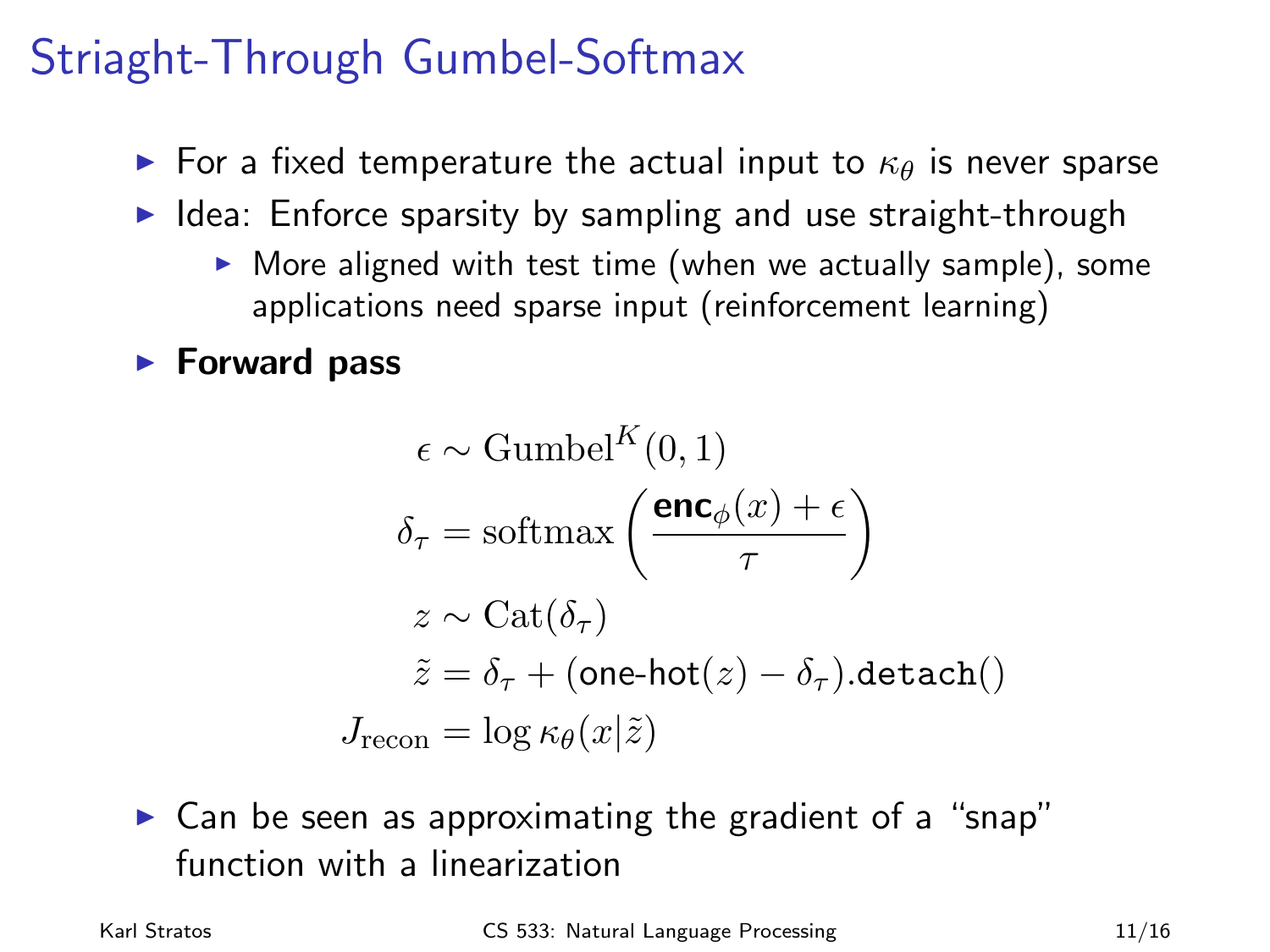Example: Bernoulli Mixture-Prior Model (Dong et al., 2019)

- ►  $x \in \mathbb{R}^V$  raw document vector (*V* vocab size): binary if bag-of-words, real-valued if TFIDF
- ► Latent:  $z \in \{0,1\}^m$  "hash code" of  $x \ (m \ll V)$ ,  $c \in \{1 \dots C\}$  mixture component

 $\blacktriangleright$  IVGM

$$
p_{\theta}(x, c, z) = \pi_{\theta}^{C}(c) \times \pi_{\theta}^{Z|C}(z|c) \times \kappa_{\theta}(x|z)
$$

 $\blacktriangleright$  Generative story

- ► Draw a component from  $\pi_{\theta}^{C}(\cdot) = \text{softmax}_{c}(v)$   $(v \in \mathbb{R}^{C})$ learnable)
- ► Given  $c \in \{1...C\}$ , draw a hash code from  $\pi_{\theta}^{Z|C}$  $\theta$ <sup>L</sup> $\theta$ <sup>(-|c)</sup> =  $\sigma(u_c)$ where  $u_c \in \mathbb{R}^d$  (learnable) and  $\sigma$  is element-wise sigmoid
- ► Given  $z \in \{0,1\}^m$ , "draw" a document from  $\kappa_{\theta}(\cdot|z)$  where  $\kappa_{\theta}(x|z) = \prod_{i:x_i>0} \text{softmax}_i(Ez)$   $(E \in \mathbb{R}^{V \times m}$  learnable)
- $\triangleright$  Will never really generate, so it's fine  $\kappa_{\theta}$  is weird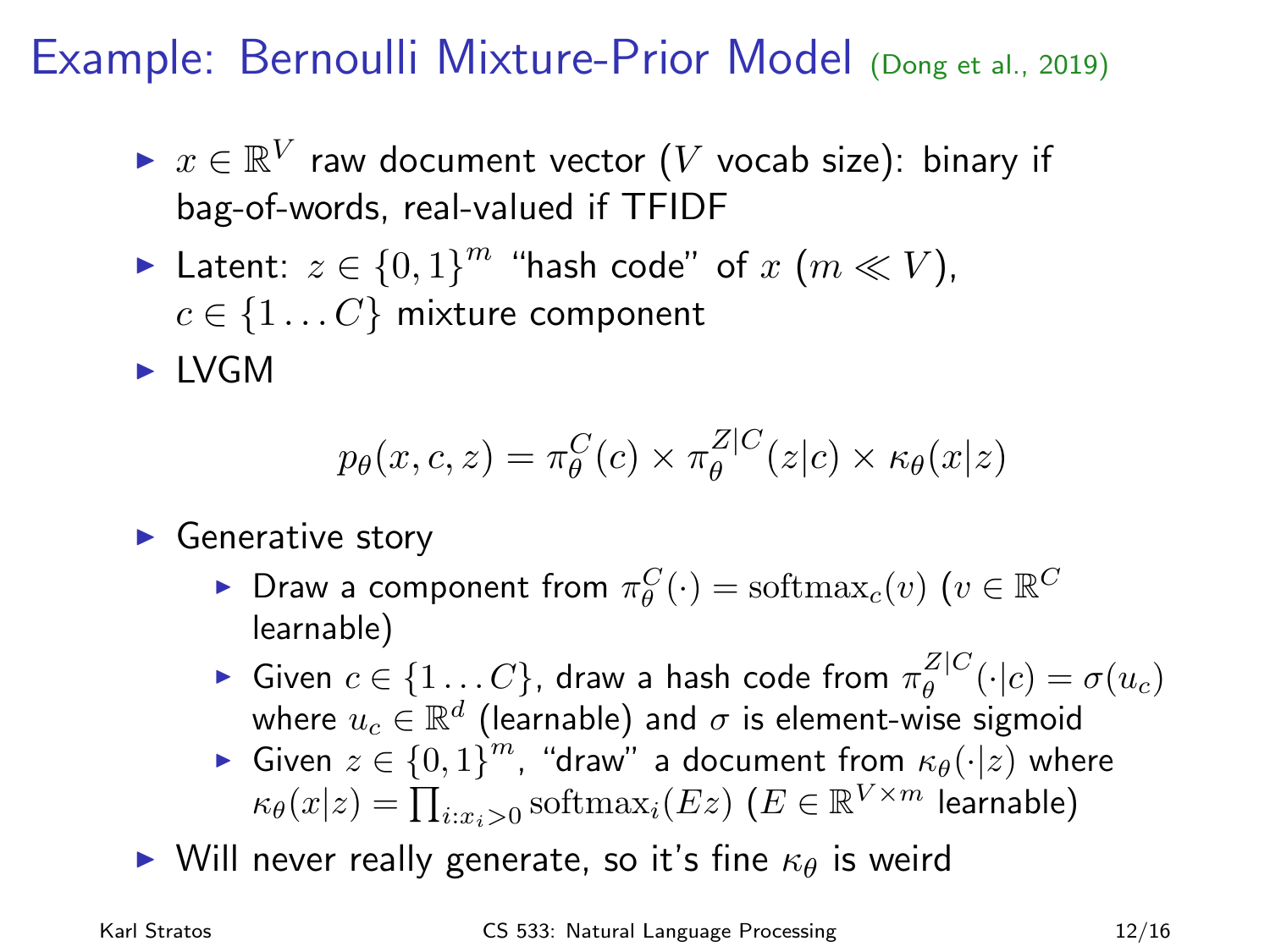### (Example Cont.) Inference Network and KL

Approximate posterior: For any  $x \in \mathbb{R}^V$ ,  $c \in \{1...C\}$ ,  $z \in \{0,1\}^m$ 

$$
q_{\phi}(c, z|x) = q_{\phi}^{C|X}(c|x) \times q_{\phi}^{Z|X}(z|x)
$$

Similar parametrization:  $q^{C|X}_{\phi}$  $\int_{\phi}^{\mathcal{C}} |A'(x)| = \text{softmax}(\mathsf{enc}_{\phi}(x))$  and  $q_\phi^{Z|X}$  $\phi_{\phi}^{Z|X}(\cdot|x) = \sigma(\mathsf{enc}'_{\phi}(x))$ 

 $\triangleright$  Thanks to independence assumptions, we can compute KL directly

 $D_{\text{KL}}(q_{\phi}(\cdot|x)||\pi_{\theta})$  $= D_{\mathrm{KL}} (q_{\phi}^{C|X}$  $\frac{C|X}{\phi}(\cdot|x)||\pi_\theta^C(\cdot))$  ${C|X}_{(c|x)}$  $\sum_c q_{\phi}^{C|X}(c|x) \log \frac{q_{\phi}^{C|X}(c|x)}{\pi^C(C)}$  $\pi_{\theta}^C(c)$  $+\sum_{i=1}^C$  $c=1$  $q^{C|X}(c|x)$   $D_{\mathrm{KL}}(q_{\phi}^{Z|X})$  $\frac{Z|X}{\phi}(\cdot|x)||\pi_{\theta}^{Z|C}$  $e^{\omega|\mathcal{C}(\cdot|c))}$  $\overline{z_i|x}$  $\sum_{i=1}^{m} \sum_{z_i=0,1} \frac{Z_i|X}{q_{\phi}^2} (z_i|x) \log \frac{q_{\phi}^{Z_i|X}(z_i|x)}{\pi Z_i|C_{(z_i,|c_i|)}}$  $\pi_{\theta}^{Z_i|C}(z_i|c)$ 

Karl Stratos CS 533: Natural Language Processing 13/16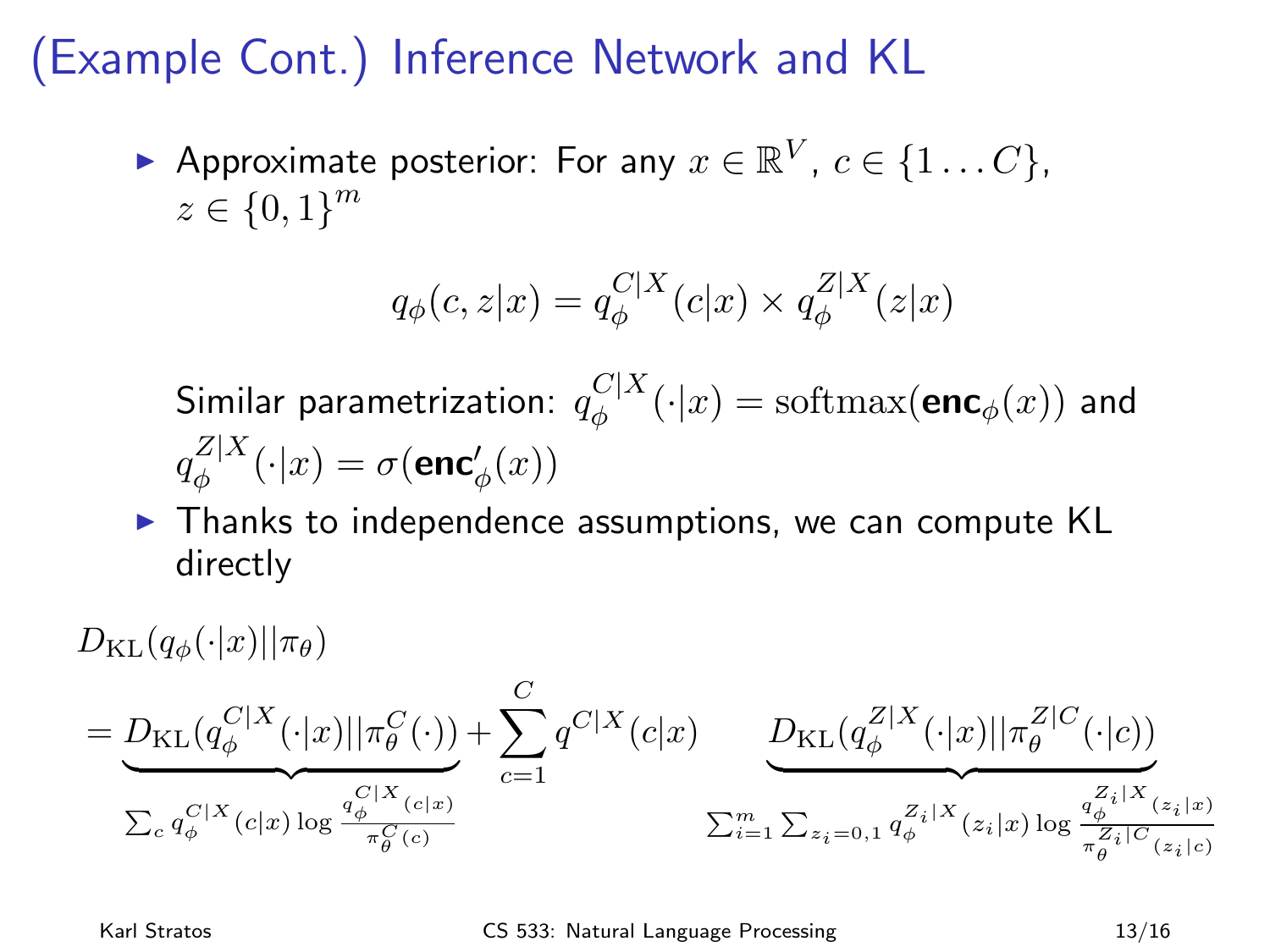# (Example Cont.) Straight-Through

Reconstruction term (given x)

$$
\mathop{\mathbf{E}}_{(c,z)\sim q_{\phi}(\cdot|x)}\left[\log \kappa_{\theta}(x|z)\right] = \mathop{\mathbf{E}}_{z\sim q_{\phi}^{Z|X}(\cdot|x)}\left[\log \kappa_{\theta}(x|z)\right]
$$

 $\triangleright$  Forward pass with straight-through and "data-dependent" noise" given by  $\sigma_{\phi} : \{0,1\}^{V} \to \mathbb{R}$  (control variance of  $z$ adaptively for input)

$$
\delta = \sigma(\mathbf{enc}'_{\phi}(x))
$$
\n
$$
z \sim \delta
$$
\n(i.e.,  $z_i \sim \text{Bernoulli}(\sigma([\mathbf{enc}'_{\phi}(x)]_i)))$ \n
$$
\tilde{z} = \delta + (z - \delta). \text{detach}()
$$
\n
$$
\epsilon \sim \mathcal{N}(0_m, I_{m \times m})
$$
\n
$$
\bar{z} = \tilde{z} + \sigma_{\phi}(x) \odot \epsilon
$$
\n(i.e.,  $\bar{z} \sim \mathcal{N}(\tilde{z}, \text{diag}(\sigma_{\phi}^2(x))))$ \n
$$
J_{\text{recon}} = \log \kappa_{\theta}(x|\bar{z})
$$

 $\blacktriangleright$  Once the model is learned, use  $q_\phi^{Z|X}$  $\frac{z}{\phi}$  to hash documents Karl Stratos **CS 533:** Natural Language Processing 14/16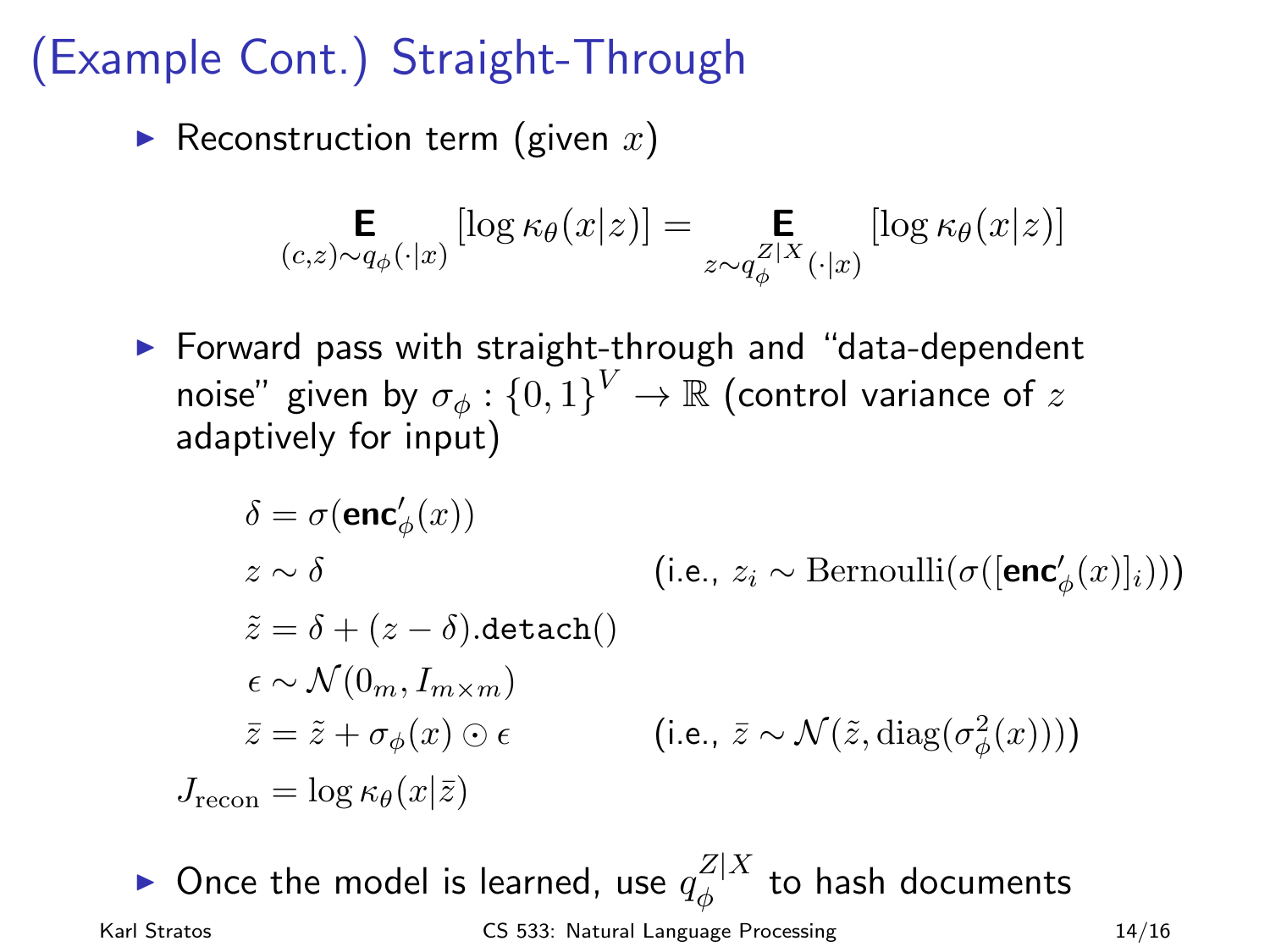#### Posterior Collapse in VAEs

 $\triangleright$  What's one undesirable strategy to maximize

$$
\mathrm{ELBO}(\theta, \phi) = \mathop{\mathbf{E}}_{x \sim \mathbf{pop}, \; z \sim q_\phi(\cdot|x)} \left[ \log \kappa_\theta(x|z) \right] - \mathop{\mathbf{E}}_{x \sim \mathbf{pop}} \left[ D_{\mathrm{KL}}(q_\phi(\cdot|x) || \pi_\theta) \right]
$$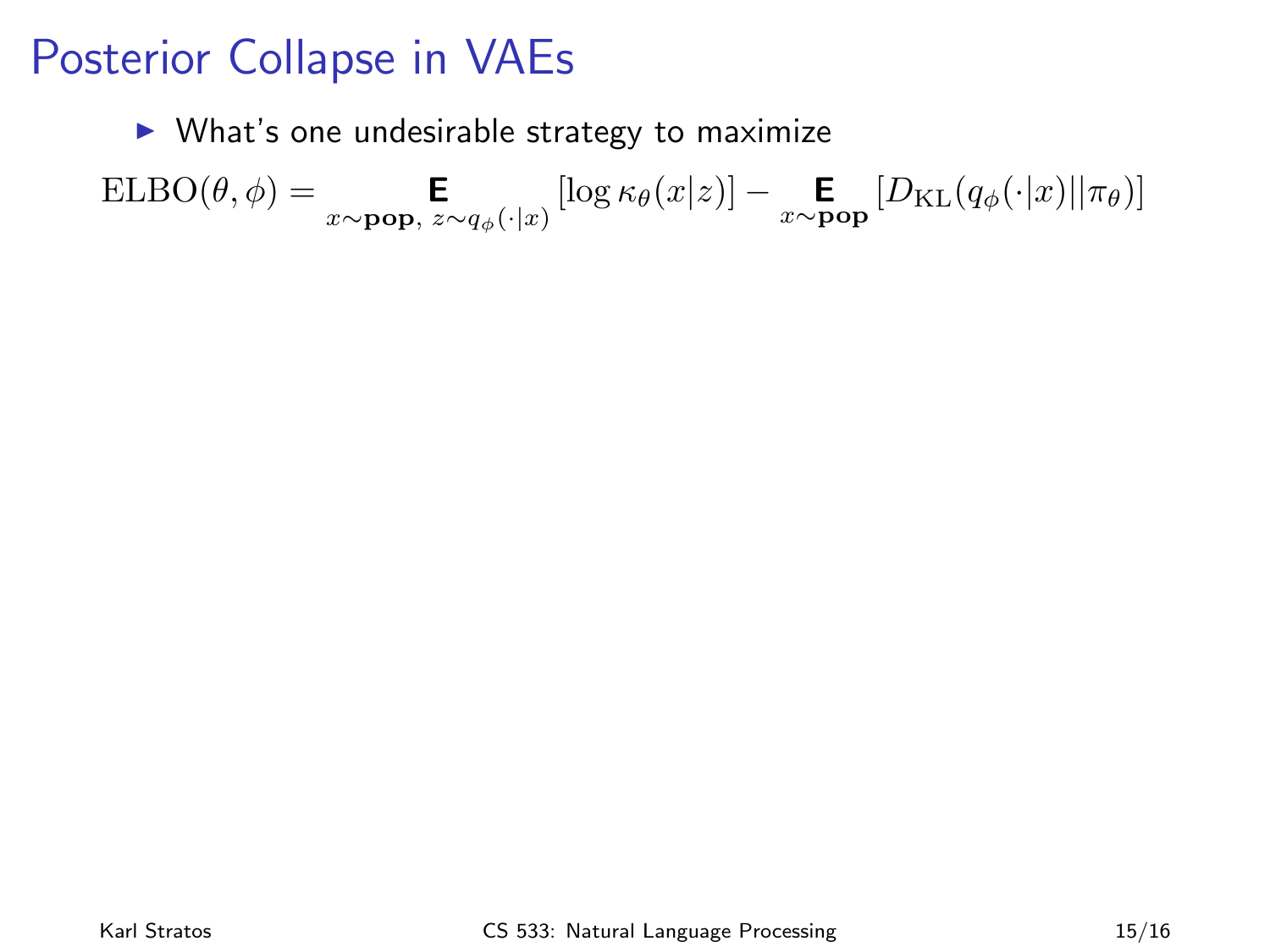### Posterior Collapse in VAEs

 $\triangleright$  What's one undesirable strategy to maximize

 $\text{ELBO}(\theta, \phi) = \mathop{\mathbf{E}}_{x \sim \textbf{pop}, z \sim q_{\phi}(\cdot | x)} \left[ \log \kappa_{\theta}(x | z) \right] - \mathop{\mathbf{E}}_{x \sim \textbf{pop}} \left[ D_{\text{KL}}(q_{\phi}(\cdot | x) || \pi_{\theta}) \right]$ 

Annihilate the KL term by setting  $q_{\phi}(z|x) = \pi_{\theta}(z)!$ 

- Decoder  $\kappa_{\theta}$  will then learn to ignore z
	- $\triangleright$  Degenerates to unconditional generative model
	- $\blacktriangleright$  Known as **posterior collapse**
- $\blacktriangleright$  Many strategies to alleviate
	- Annealing: Gradually increase KL weight  $\beta$  during training
	- Free bits (Kingma et al., 2016): Don't penalize KL if it's less than  $\lambda$  bits. Per-dimension version:

$$
\sum_{i=1}^d \max\left\{\lambda, D_{\text{KL}}(q^{Z_i|X}_{\phi}||\pi^{Z_i}_{\theta})\right\}
$$

 $\triangleright$  Current best practice (Li et al., 2019): Do both with encoder pretraining (pretrain without KL term, reset decoder, train with annealing on the free-bits KL term) Karl Stratos **CS 533:** Natural Language Processing 15/16